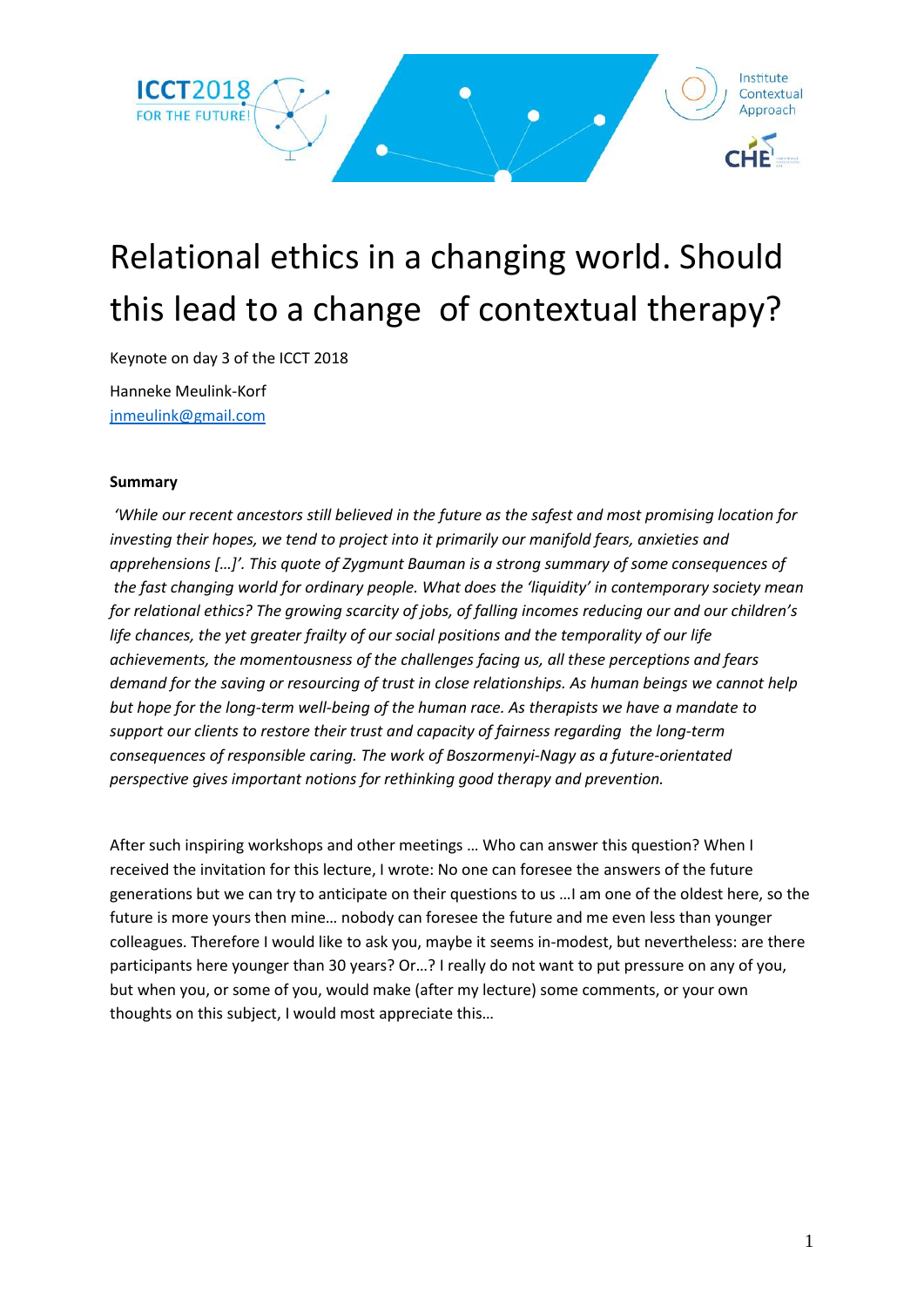



Now from my side: Of course good therapy has to be in motion, meaning: supporting clients in their growing towards caring, for less making other human beings into objects, for more inclusion of others, contributing to a (more) just human order. But how to work on this and at the same time remain realistic and without nostalgia?

Illusions do not help. I have to search for hope without illusions. We live in a world where there are many developments that are making human beings less subjects of their own life. There is a big tendency towards increasing objectification of human beings. So social and relational ethics are under pressure, maybe more than ever. I am stressing this at the very beginning now, because I sometimes had the experience that contextual counsellors/ therapists, myself included, had maybe even more than their peers, a longing for the past as a lost paradise. For times when there were extended families living near each other, villages to raise the children. But by nostalgia we don't help ourselves nor our clients.

Personally, about the attraction of a dreamed past and a safe today



My childhood was spent not far from here. Me and my family lived near the Dutch Open Air museum, and our visits there to the cosy little farmhouses were a joy for me, although I pitied the poorness of so much people in the past. This is not only a museum but also a centre for historical research and for me that was fascinating too. It was looking into Dutch culture esp. family-culture throughout the 19<sup>th</sup> and 20th century. I know since long that I was idealizing this, a rather romantic past, seen from the here-and-now that for me was safe then… And I trusted: the future will be – no, not exactly the same, but it would be all things a bit better: welfare for more people, peacefully living together… And also: no big changes, no large ruptures or discontinuity. I remember my father, he himself a historical researcher, speaking about his conviction that 'man visiting the moon' would not be possible and was really not desirable. And speaking from his humanistic view on the human world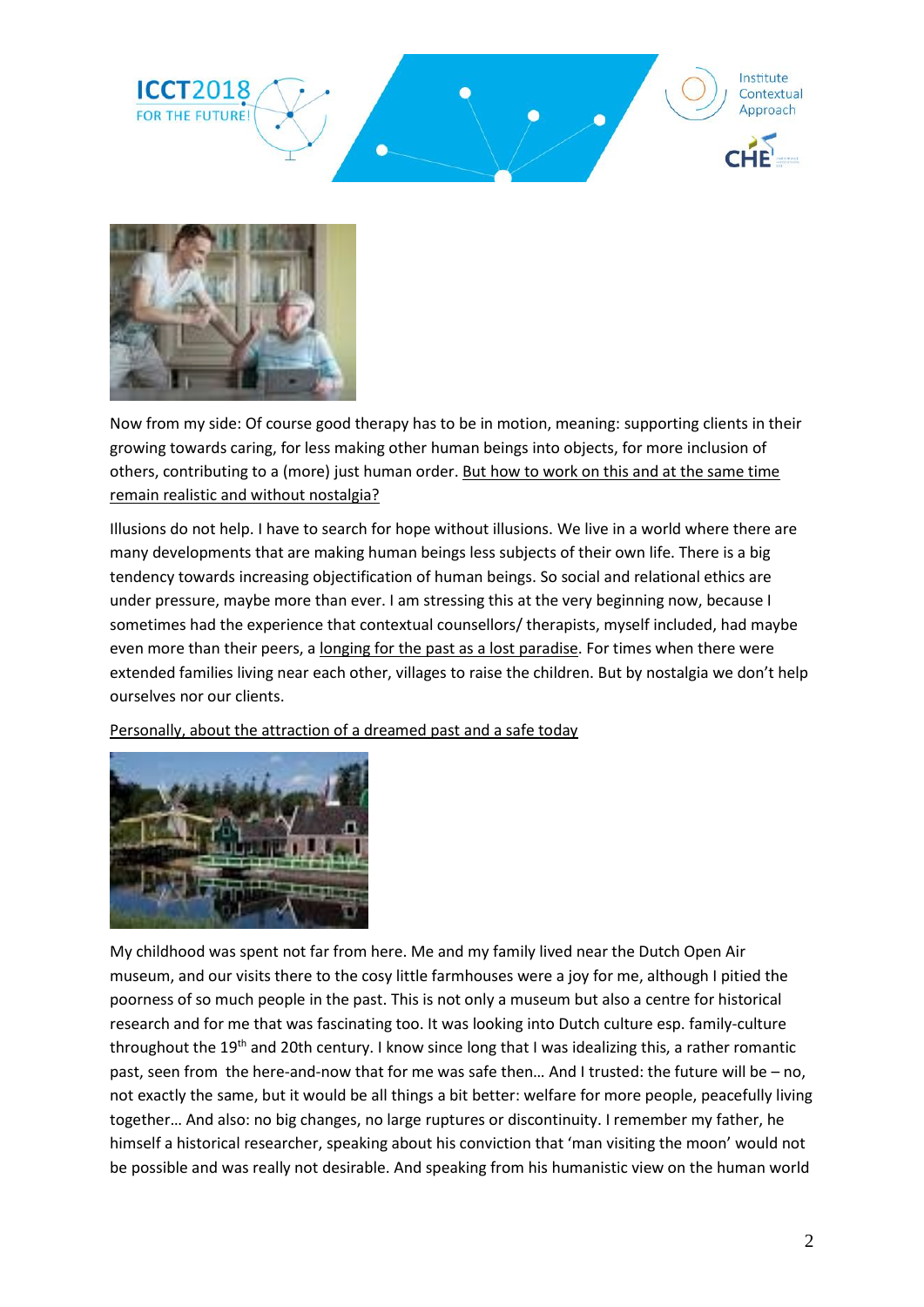

as becoming more and more a union of benign openhearted people. Wishful thinking of my parents who as many of their peers, suffered in WW II, and were trying to contribute to an better World, committed to fairness, to a responsible international legal system. A better version of the world before the war, but in essence an extension of the past.

### Motivations for denying that the future is otherwise than an extension of today

For me its is more easy to see my parents naivety than my own. Nowadays not less than in the first years after WW II, there are many motivations for looking at the future of humankind as a self evident better version of the past or our own era. I mention 3 motivations and coping-stategies: First: an activist attitude (*as I described my parents had*): we know the past, more or less; we know what went wrong, what is missing, so let's work on this to make a better human world/ (I will *mention later, for criticizing this: Hans Jonas)*

Second: the conviction: that there really is much improvement of civilization. Maybe not on all domains of men in the world, but it 'is' (feels) better to concentrate on what went well / *(Here as a criticizer: Zygmunt Bauman)*

Thirdly: we embrace the option to stay in the driver's seat, to be in charge. In that way we do not feel our fears so much ...(*Yuval Harari puts an end to this illusion*)

These motivations, although with very good intentions, are not realistic orientations.

Preparing this lecture I read in the newspapers about the Annual Meeting of the World Economic Forum in Davos, last January. This year's theme: *Creating a Shared Future in a Fractured World*. A meeting of the most powerful persons in the world speaking together about the enormous gaps between rich and poor, black and white people, between men and women.

On day One of Davos, the India Prime Minister Modi listed his three most significant challenges to civilization: climate change (or: the ecological crisis), terrorism and the backlash against globalization. Modi, leader of the fastest growing major economy in the world, also spoke about the opportunities and dangers of technology, India's plan to fight income inequality, job creation, [ etcetera …] Addressing the pushback against globalization in many parts of the world, Modi said: "Many societies and countries are becoming more and more focused on themselves. It feels like the opposite of globalization is happening. The negative impact of this kind of mind-set and wrong priorities cannot be considered less dangerous than climate change or terrorism. Everyone is talking about an interconnected world, but we will have to accept the fact that globalization is slowing, losing its lustre." End of quote.

Let us realize that the world is not growing to be one extended 'shining' village, but it is fast becoming fractured to be many mega-cities, where so many persons including children are even without water- and food-security.

When I am honest, I know that extrapolating a dreamed past to times-to-come, is not a realist attitude but an avoiding stance. It means illusions. Like claiming trust without any evidence of trustworthiness, or better said, with all the evidence of the opposite. Then posterity is the most affected.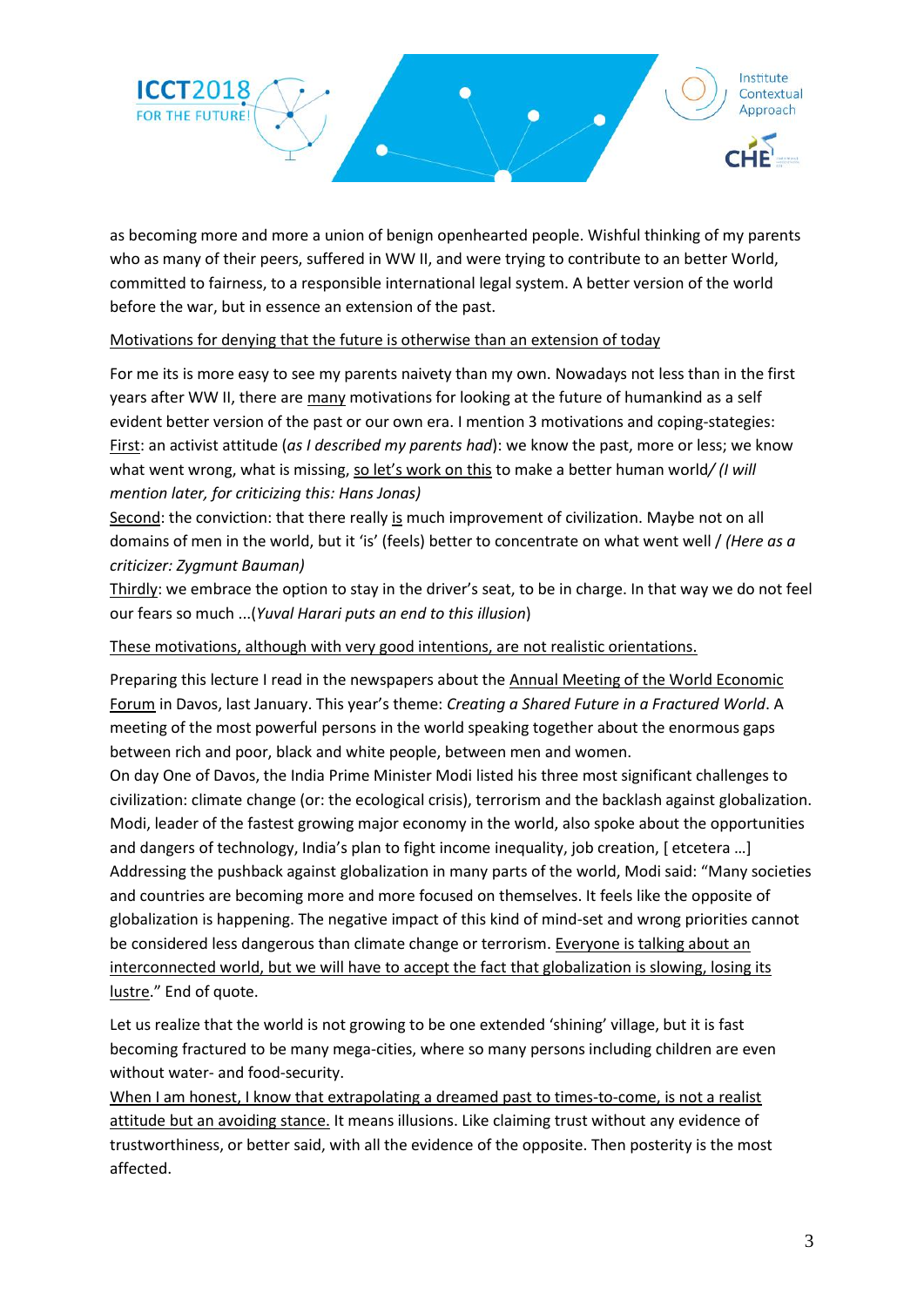

Insofar my words may seem rather pessimistic. Isn't there anything we can learn from the past? Searching for responsibility concerning the future, my hope is that we can be helped a bit by the writings of some scholars who studied main transitions in the history of mankind. 3 names: Hans Jonas, Zygmunt Bauman, Yuval Harari, who critized the attitudes or coping strategies as mentioned, in so far these were too naïve. In their views relational ethics are not isolated from social ethics.

Hans Jonas:

## Hans Jonas Das Prinzip Leben



Hans Jonas (1903-1993) criticized the activist attitude especially because of the unjust trust in technology and industrialization for making a better human world. He once wrote: 'optimism is irresponsible'. I mention his name here also because IBN mentioned his work, as congenial. With reference to Hans Jonas, IBN wrote (already in 1986): *'Ín order to survive, humanity needs a new, appropriately effective ethics of responsibility to twarth its likely destructive consequences to posterity'*. (F301) (To twarth: to tone down, to weaken)

Jonas formulated an 'Imperative of Responsibility':

"Act so that the effects of your action are compatible with the permanence of genuine human life" (Jonas 1984, 11). We must track down the danger before it's too late. If not, the potential disappearance of the human species will become a real and irreversible destruction.

Jonas' idea of responsibility –and this is of special interest for us as – implies (what he called:) a nonreciprocity, a basic **a**symmetry, because it is brought to bear on *that which is not yet* (concerning duty to children newborn and yet to be born). 'Here (in this asymmetry) is the prototype of all responsible action, which fortunately requires no deduction from a principle, because it is powerfully implanted in us by nature' (id., 39). [Congenial with words of IBN*: 'The impact of the present on yet unborn generations is largely unilateral, nonfeedback-like.'*]

According to Jonas this means to accept limitations in economically and technically growing. Jonas' responsibility includes an intergenerational sacrifice, from people now for future generations. So that humanity can be maintained (That there will be a mankind).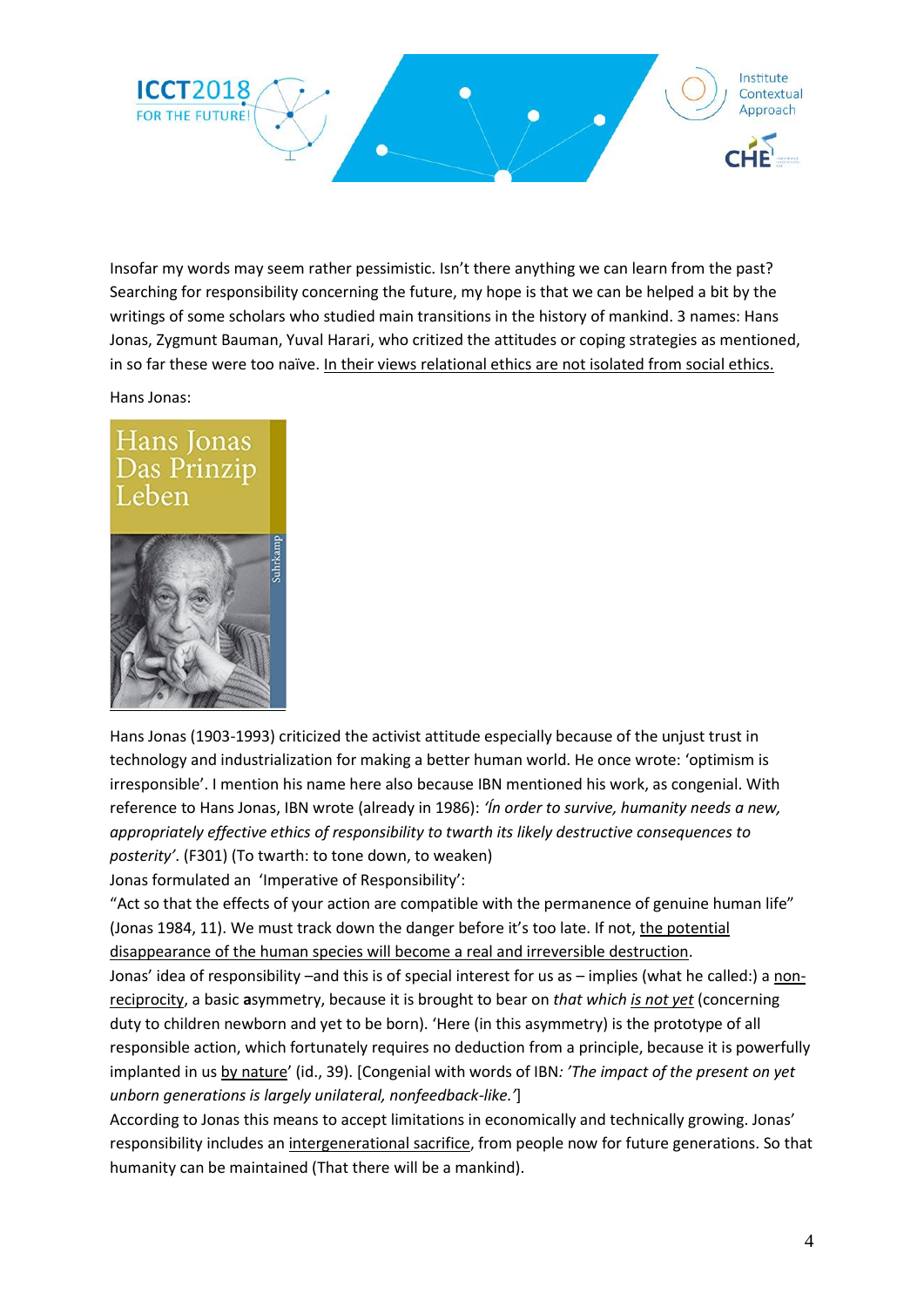

So the earth has to be respected instead of exploited, when we want to save the human species and humanity.

*"The future is unilaterally, thus captively exposed to the consequences of the present reality." (Nagy & Krasner, 1986:130)*

### Zygmunt Bauman (1925-2017):



In his work as a sociologist and philosopher he puts an end to the conviction of 'always better civilization'. Bauman in his research on the Holocaust emphasized that *genocidal social engineering* proved to be compatible with modern civilization, a horrible fact when it was so much more comfortable to see the genocide on the Jews and Romanies as 'only' an 'accident' in the history of humankind.

Bauman, who died last year, wrote also about today. He writes of a transition from 'solid modernity' to a more 'liquid' form of social life. The consequences of this move can most easily be seen in contemporary approaches to self-identity. In liquid modernity, constructing a durable identity that coheres over time and space becomes increasingly difficult. We have moved from a period where we understood ourselves as "pilgrims" in search of deeper meaning to one where we act as "tourists" in search of multiple but fleeting social experiences.. He warned against the consequences of this lack of valuing continuity; namely: relational detachment. A romance with the past ('Retropia') is an irresponsible dream. For Bauman it is not too late, when we are aware of the risks.

And now to: Yuval Noah Harari (Israël 1976), well known for his books *Sapiens* and more recently *Homo deus*.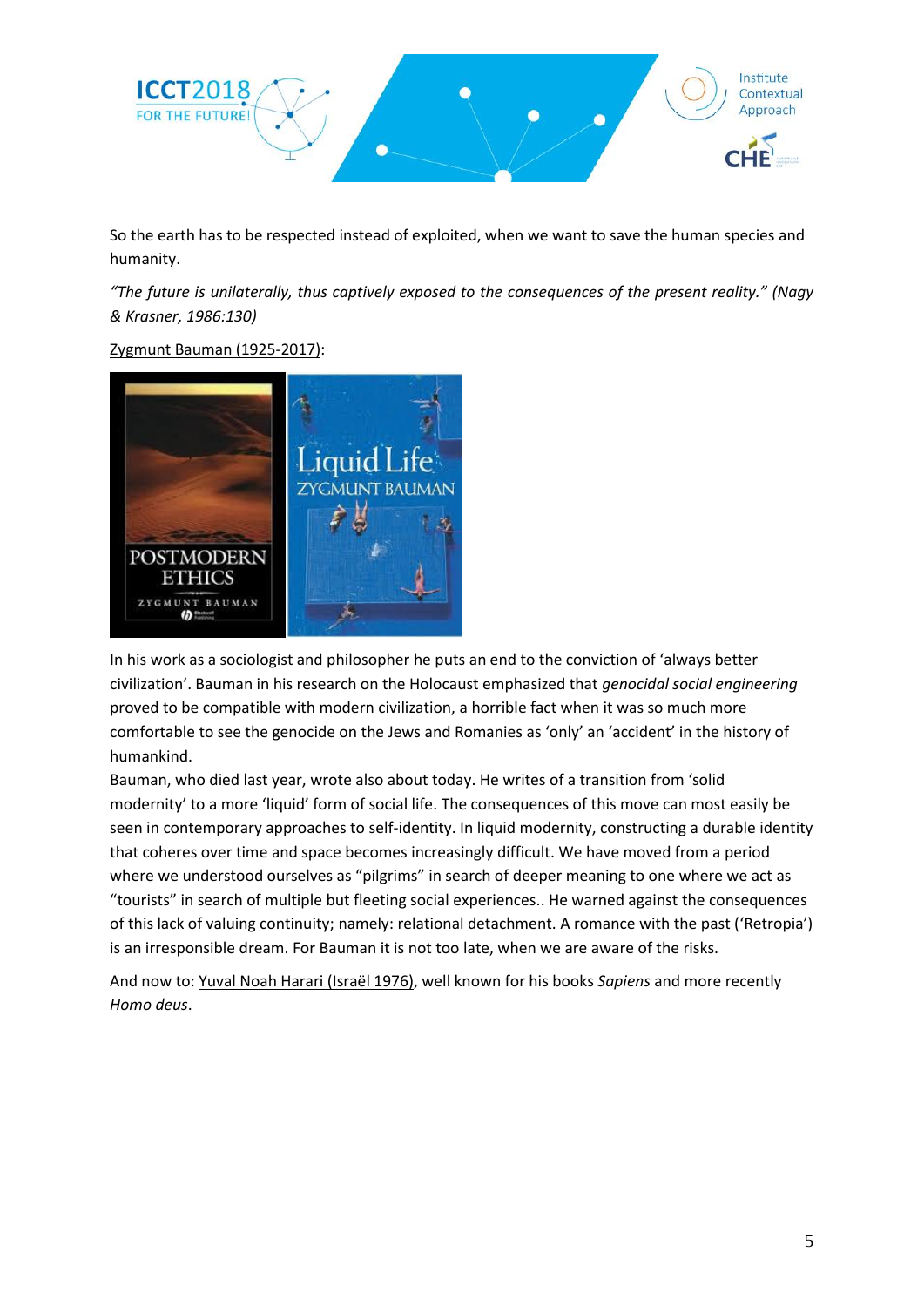



We are not in the driver's seat. 'Things are moving so fast (according to Harari) that it's impossible to imagine what the future might hold. In 1800 it was possible to think meaningfully about what the world of 1900 would be like and how we might fit in. That's history: a sequence of events in which human beings play the leading part. But the world of in about a century is at present almost unimaginable. We have no idea where we'll fit in, if at all.' 'Humans are going to become cyborgs (cybernetic organisms, robots with organic and inorganic parts)'. It seems that very soon computers, with very intelligent algorithms but without feelings and longings, will have more data about us than we ourselves.

Harari, for me, is not a prophet but gives a possible scenario of the future. Have we built a world that soon will have no place for us, human beings? Or only for special designed supermen, with genes very specified thanks to very intelligent algorithms ? Given what an alarming thought this is, why can't we do more to stop it from happening? Harari thinks the modern belief that individuals are in charge of their fate was never much more than a leap of faith. Real power always resided not with individuals but with networks. Individual human beings are relatively powerless creatures, 'no match for lions or bears'. 'It's what they can do as groups that, in history until now, has enabled human beings to take over the planet. These groupings – corporations, religions, states – are now part of a vast network of interconnected information flows. Finding points of resistance, where smaller units can stand up to the waves of information washing around the globe, is becoming harder all the time.' Standing up to the waves of information or pseudo-information washing around the globe, as human beings with intelligence and with feelings and longings… in 'smaller units' – this means also: networks of families and of colleagues and neighbours and others- how can they, how can we support a resistance against the data of the 'new religion' of growth and the entities in charge.

#### For a better resistance

Hans Jonas, Zygmunt Bauman, Yuval Harari, as I mentioned, each of them sees the current situation of humankind as in crisis, the risk that human beings are made into objects, detached from each other… The analyses of these thinkers are intended as looking for all this as a chance …They are averse to romance with the past and illusions about the future, but this does not mean that for them the future is totally determined or a fate. They agree that the future is one of the most vulnerable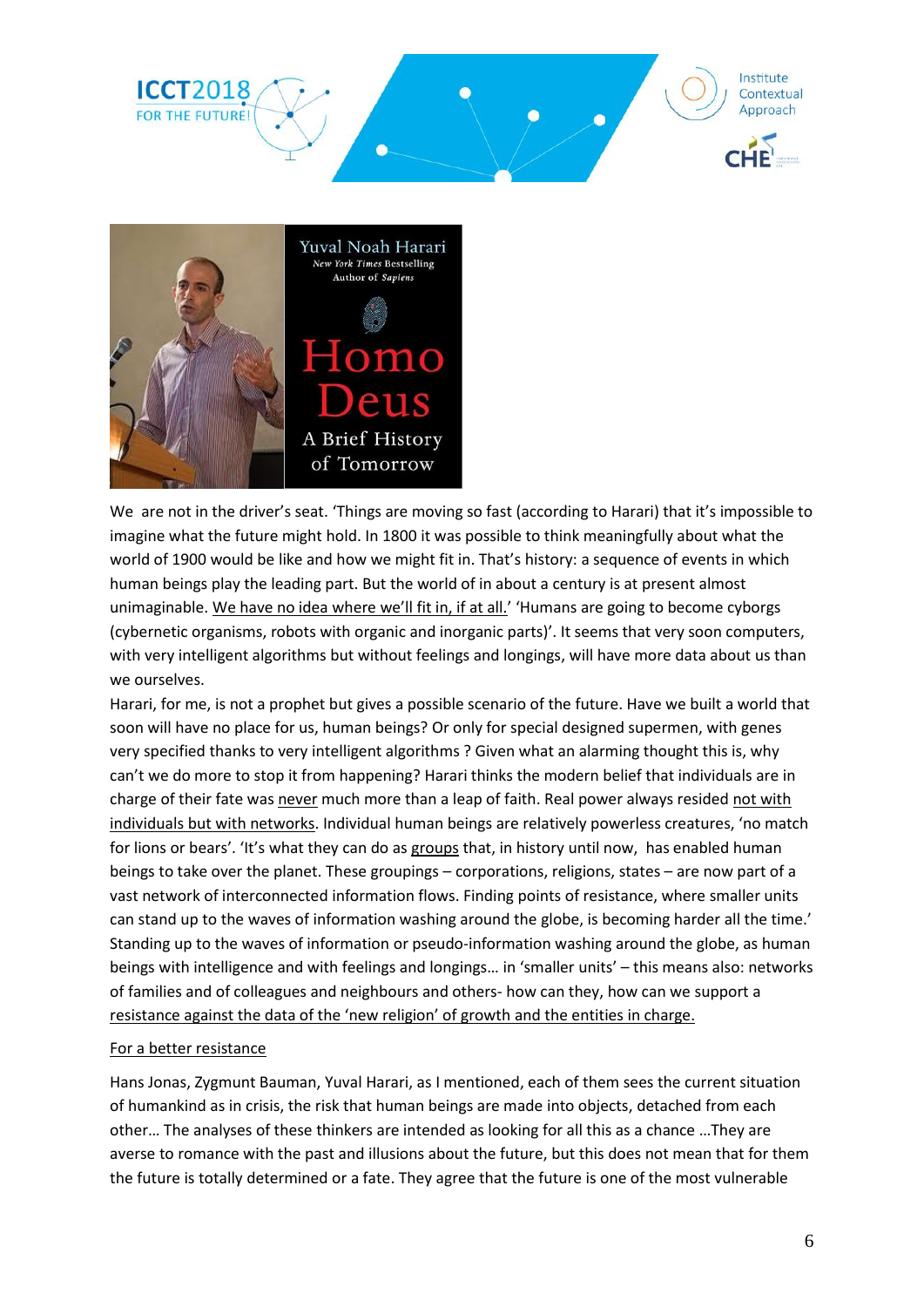

targets of (relational) consequences. When we tend to perceive the reality of men as an autonomous process ('anything goes') or as neutral systems, or even think about ourselves as *only elements in anonymous systems,* then there would be not much hope for the future of humankind. Then the risk of a self-fulfilling prophecy of objectification of human beings is at large.

Do people perceive themselves or their neighbours or loved ones, as only elements in a larger system? I do not believe this. Not in living practice.

So let me make the issues more concrete. There is always hope in concreteness. Therefore: About Kathy.

Kathy was a young woman, she had all the reasons in the world to ask bitter questions to her ancestors, but she didn't. Se never met them. As child and teenager she lived together with peers in a kind of boarding school in the UK. She had there 2 good friends: Tommy and Ruth. Kathy and her school friends are *clones* who were created to provide organs for others, a cycle of donations that will end their lives when they are still young. Loyalty here does not mean connectedness via blood ties, although these youngsters are rather eager to see the woman or man from whom they are cloned. Their committed loyal care goes to each other, passing the normal feelings of jealousy and rivalry. Clones- Kathy and her friends are youngsters who function as opportunities for other more privileged people and their physical needs.



*Kathy, Tommy and Ruth, in the filmadaptation* (Kazuo Ishiguro, 2005, *Never let me go*)

Let us hope this story (of K. Ishiguro) will be a self-denying prophecy. Clones of men are in fact human beings.

The case of Kathy is fictional, as yet. [A rather cynical side-remark: Kathy and her companions are not so much driven or split by the high expectations of the previous generation as most of their nonfictional contemporaries as Millenials are, often overburdened with subtle mandates and legacies. The expectations to which Kathy has to reciprocate (respond), in other words; her offerings, are clearly defined without the parental expectation of her consent. Her consent does not have importance.]

Surely we cannot foresee the attitudes of future generations concerning relational ethical issues, but we can, more or less, anticipate their questions to us; questions, not a claim; they do not have any possibility to force us into consideration with them, they only make a appeal to those people who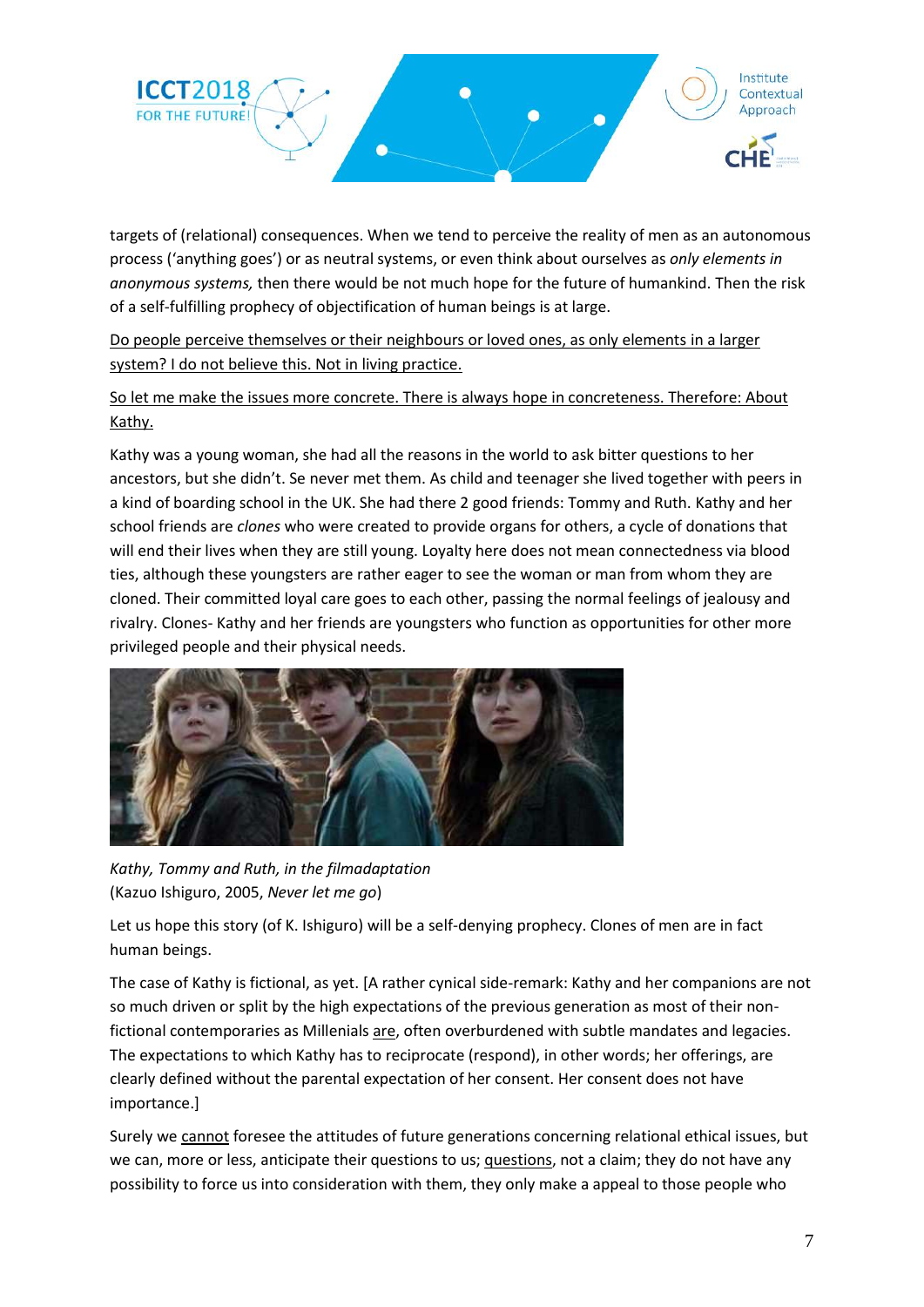

dot not numb their ears …Maybe the most important question we can anticipate, is: did you hear me, instead of standing away? I quote Michail Bakhtin: 'For the word - and consequently for the human being- there is nothing more terrible than a lack of response'. And IBN himself quoted philosopher Heinemann: *Respondeo ergo sum*,

I answer therefore I am. (F p95)

I think, for contextual workers, this is our most basic anthropology for now and the future. And a basic criterion for relational ethics.

Relational ethics in a changing world. Should this lead to a change of contextual therapy?

We cannot know the future. When we do not-know in terms of knowledge, what can we hear or presume in terms of accountability and responsibility? Nagy himself in a conversation about these issues once used the German word *Haftbarkeit*. In English: is it possible to be a guarantor, a guarantee… giving trust in the hope that the new ones will trust this (i.c. my trust in them, my care)…. and will give this further on, without certitude that the people-to-come will not abuse this gift…

The people-to-come give me a possibility for practising solidarity. They are asking us, without words, for being responsible caring persons. Persons who know about the basic interdependency of man, through space and time. People who will live to see that trust is contagious, trust often generates trust. We have other options, as human beings, civilians and also as therapists, but when we neglect the calling of the generations-to-be, then there is no human future qualified by humanness. And maybe even not any humankind. We cannot give up about the existence of our species, of human beings!

IBN used the term transgenerational solidarity, not a theoretical concept as such, but with in his mind the concrete ethical entanglements between generations. Not idealistic, but ethics without illusions. He stated the one-side impact of the consequences of the living persons now on later generations, more feed forward than feedback. I quote from the introduction in *Foundations of CT*: 'A disregard for consequences to children in adult living arrangements is just as detrimental to posterity's relational reality as colonial or dogmatic conquest of one society by another has been on a larger scale.'

Transgenerational solidarity requires both:

- priority of the consideration of welfare of posterity, and

- multilateral fairness in the relations of contemporaries.' (cf *Foundations* 309)

So when we try to consider the welfare of posterity, we need to consider this multilateral fairness here and now, and also between groups who are not per se connected by loyalties but by this hearing of the calling, this appeal to 'respondeo'. So: Relational ethics implying social ethics.

More and more do we know how people are objectified when we conceive them as determined by one identity, once and for all defined. In gender-aspects, ethnicity, sexuality, social class etcetera. What does this mean for relational ethics? To be open for what is unpredictable, because we change in the encounter, even in our so called identities, by meeting an other, by responding to another. Relational ethics means to be responsible not only at present but lasting, enduring through the shifts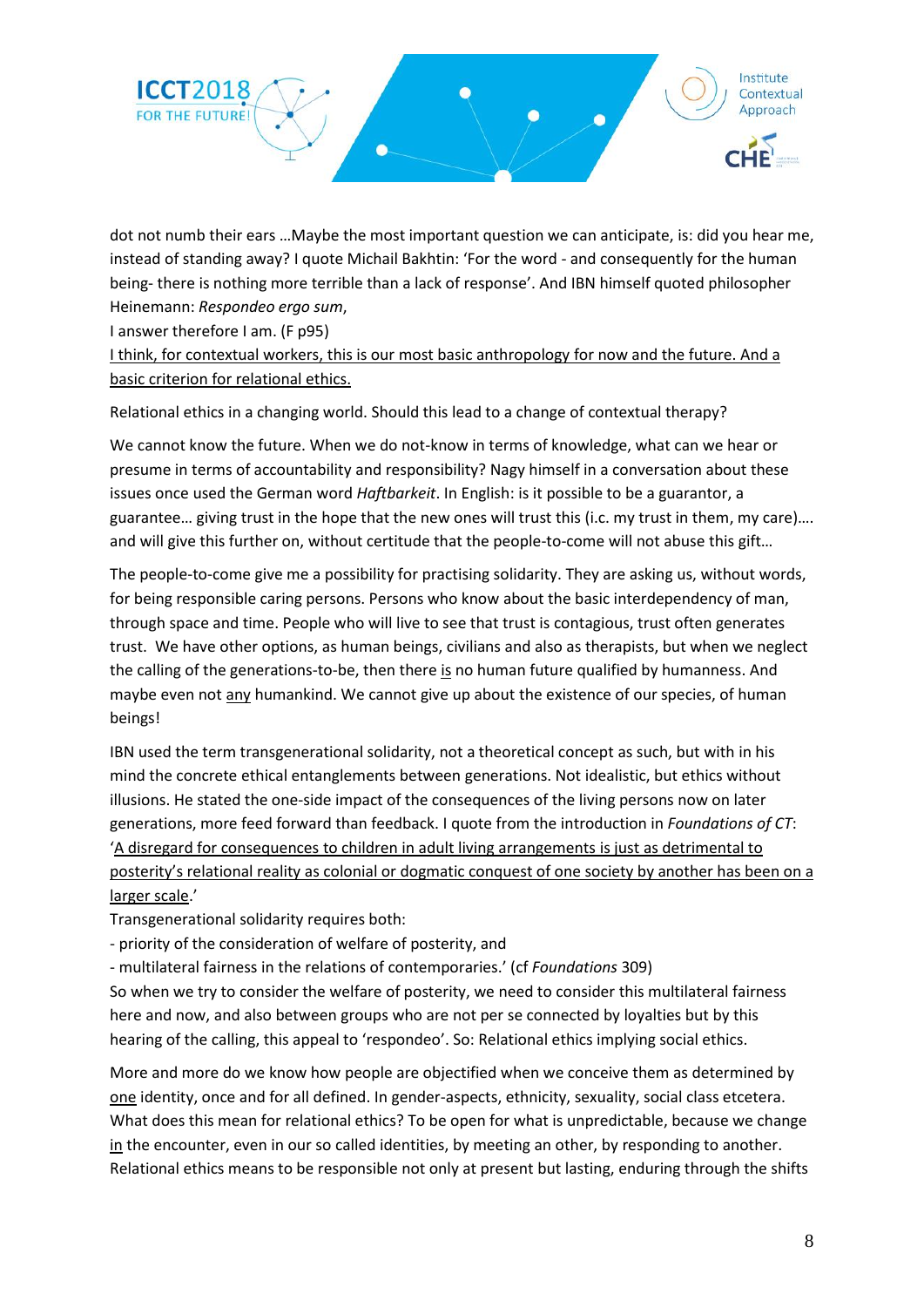

and transformations in persons and between persons. Transgenerational solidarity cannot be isolated from transgroup solidarity.

Should contextual therapy change? I do not have much recommandations. I tried to point out something which deserves our consideration. I will conclude with 3 notions which in my view sometimes need more attention in therapy or among therapists.

1. the reciprocity in contextual theory is a very special reciprocity. IBN, CDN and others have emphasized the aspect of generosity of giving (or: indirect return) as meaningful in the concepts of good therapy. Are we willing to give up some of our well-being, on behalf of the future? Not based on altruism, nor is this per se overburdening. We have to help our clients to see this very special reciprocity in their own life. What they already have received, sometimes by being given the possibility to give. This is not moralizing but realistic help and relational education. It would be sad when the current generations would perceive themselves as neglected and misunderstood by offspring that is accusing their parents for egotism and when as a result the current generations would become very lonesome or overburdened, not by overstressed responsibility but by guilt and resentment and disappointment.

*"… when unrealistic expectations are disappointed, as they inevitably will be, relationships are burdened with attended feelings of resentment and guilt. Yet few things are as commonplace as parents who delegate unrealistic and unfulfillable expectations to their children who, perforce, are made to bear the onus of invisible loyalties." (*Nagy & Krasner, 1986,130*).*

2. Dialogue. As therapists, we have a mandate to support our clients in their efforts to meet other people and the world in genuine dialogue, and to save and resource their sense of the long-term consequences of responsible caring in close relationships. This includes also a specific task to be in dialogue about 'what is good therapy?' It is evident: As contextual therapists or counsellors with a relational-ethical vocabulary, we do not have the exclusive right to good therapy. We can share with other schools our basic assumptions. Can we develop/ co-construct a culture in which can be freely spoken about the conditions of good therapy… what makes therapy work? Openness for dialogue with and in the future, as a very special reciprocity requires cooperation of older and younger colleague of different schools, as responsibility without rivalry. Let me quote IBN again: 'the sole undeniable core of an integration of therapeutic modalities has to be founded on the essence of therapy as a whole – the ethics of caring'. (F p319)

3. Connectedness/ interconnectedness. 'Time has come that we have to look for ways of interconnectedness which are unimaginable just now', wrote recently poetress Antjie Krog. I tend to agree with her. Humaneness is influenced by our connectedness to the earth and all its inhabitants, a web of relations and interconnectedness that even extends to nonliving things. So, let us as therapists/ counsellors focus on the resources of our clients and ourselves in a broad sense of meaning! Healing through meeting, is not the exclusive domain of one human being with another, but can be with woman or man, in meeting an nonhuman living thing in nature, or even a spiritual being, as Buber developed in *I and Thou*. Let us be receptive to the care a client gives to her/ his